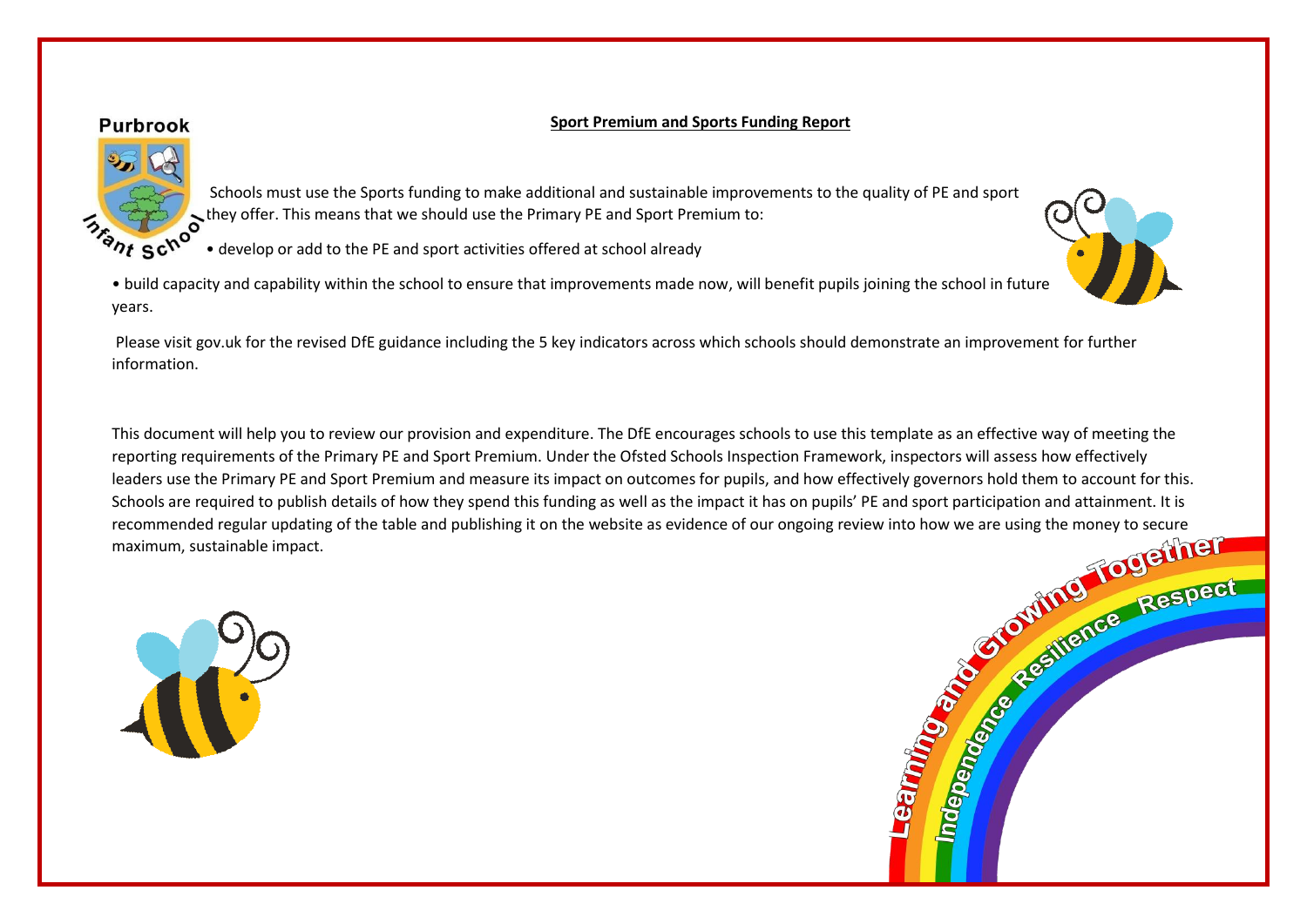| Support for review and reflection - considering the 5 key indicators from DfE, what development needs are a priority for your setting and your students<br>now and why? Use the space below to reflect on previous spend, identify current need and priorities for the future.                                                                                                                                 |                                                                                                                                                                                                                   |                                                                                                                                                                                                      |                                                                               |                                                                                                                                                                                                                                                                    |
|----------------------------------------------------------------------------------------------------------------------------------------------------------------------------------------------------------------------------------------------------------------------------------------------------------------------------------------------------------------------------------------------------------------|-------------------------------------------------------------------------------------------------------------------------------------------------------------------------------------------------------------------|------------------------------------------------------------------------------------------------------------------------------------------------------------------------------------------------------|-------------------------------------------------------------------------------|--------------------------------------------------------------------------------------------------------------------------------------------------------------------------------------------------------------------------------------------------------------------|
| Key achievements to date:                                                                                                                                                                                                                                                                                                                                                                                      |                                                                                                                                                                                                                   |                                                                                                                                                                                                      | Areas for further improvement and baseline evidence of need:                  |                                                                                                                                                                                                                                                                    |
| . We are a committed member of the Purbrook Park Locality group,<br>participating in the Primary Sports leagues in gymnastics, indoor/outdoor<br>athletics, Boccia and a range of games competitions.<br>• We have a large variety of clubs involving outside agencies – currently we<br>offer our facilities to agencies running multi skills, football, health & fitness, and<br>dance clubs for our pupils. |                                                                                                                                                                                                                   | Increase engagement in physical activity and improve fitness across the<br>$\bullet$<br>school.<br>Increase professionally run PE lessons.<br>Raise profile of sport across the school.<br>$\bullet$ |                                                                               |                                                                                                                                                                                                                                                                    |
| Action Plan and Budget Tracking Capture your intended annual spend against the 5 key indicators.<br>Clarify the success criteria and evidence of impact that you intend to measure to evaluate for<br>students today and for the future.                                                                                                                                                                       |                                                                                                                                                                                                                   |                                                                                                                                                                                                      |                                                                               |                                                                                                                                                                                                                                                                    |
| Academic Year: 2018/19                                                                                                                                                                                                                                                                                                                                                                                         | Total fund allocated: 17650                                                                                                                                                                                       | <b>Date Updated:</b>                                                                                                                                                                                 |                                                                               |                                                                                                                                                                                                                                                                    |
| Key indicator 1: The engagement of all pupils in regular physical activity - Chief Medical Officer<br>guidelines recommend that primary school children undertake at least 30 minutes of physical activity<br>a day in school                                                                                                                                                                                  |                                                                                                                                                                                                                   | Percentage of total allocation<br>£2000<br>13%                                                                                                                                                       |                                                                               |                                                                                                                                                                                                                                                                    |
| School focus with clarity on intended impact<br>on pupils:                                                                                                                                                                                                                                                                                                                                                     | Actions to achieve:                                                                                                                                                                                               | Funding allocated:                                                                                                                                                                                   | Evidence and impact:<br>Review In March 2019 and again in<br><b>July 2019</b> | Sustainability and<br>suggested next steps:                                                                                                                                                                                                                        |
| All children to participate in at least 30 - 60<br>minutes of quality, active play every day,<br>with the understanding that it is vital for<br>their own personal health and wellbeing<br>and part of having a healthy lifestyle.                                                                                                                                                                             | Introduce the Daily Mile<br>CPD session for all staff.<br>Information shared with<br>parents.<br>Health & fitness club<br>available for children who do<br>not already attend a sports<br>club outside of school. | £2170 (remaining in<br>the budget to support<br>this)<br>£1500 (staff time)                                                                                                                          |                                                                               | <b>Explore funding options</b><br>for Daily Mile track.<br>Arrange for painting of<br>lines on playground to<br>enable children to play<br>sporting games.<br>To give sports leaders<br>more training to ensure<br>they feel confident in<br>helping to run active |
|                                                                                                                                                                                                                                                                                                                                                                                                                |                                                                                                                                                                                                                   |                                                                                                                                                                                                      |                                                                               | playtimes.                                                                                                                                                                                                                                                         |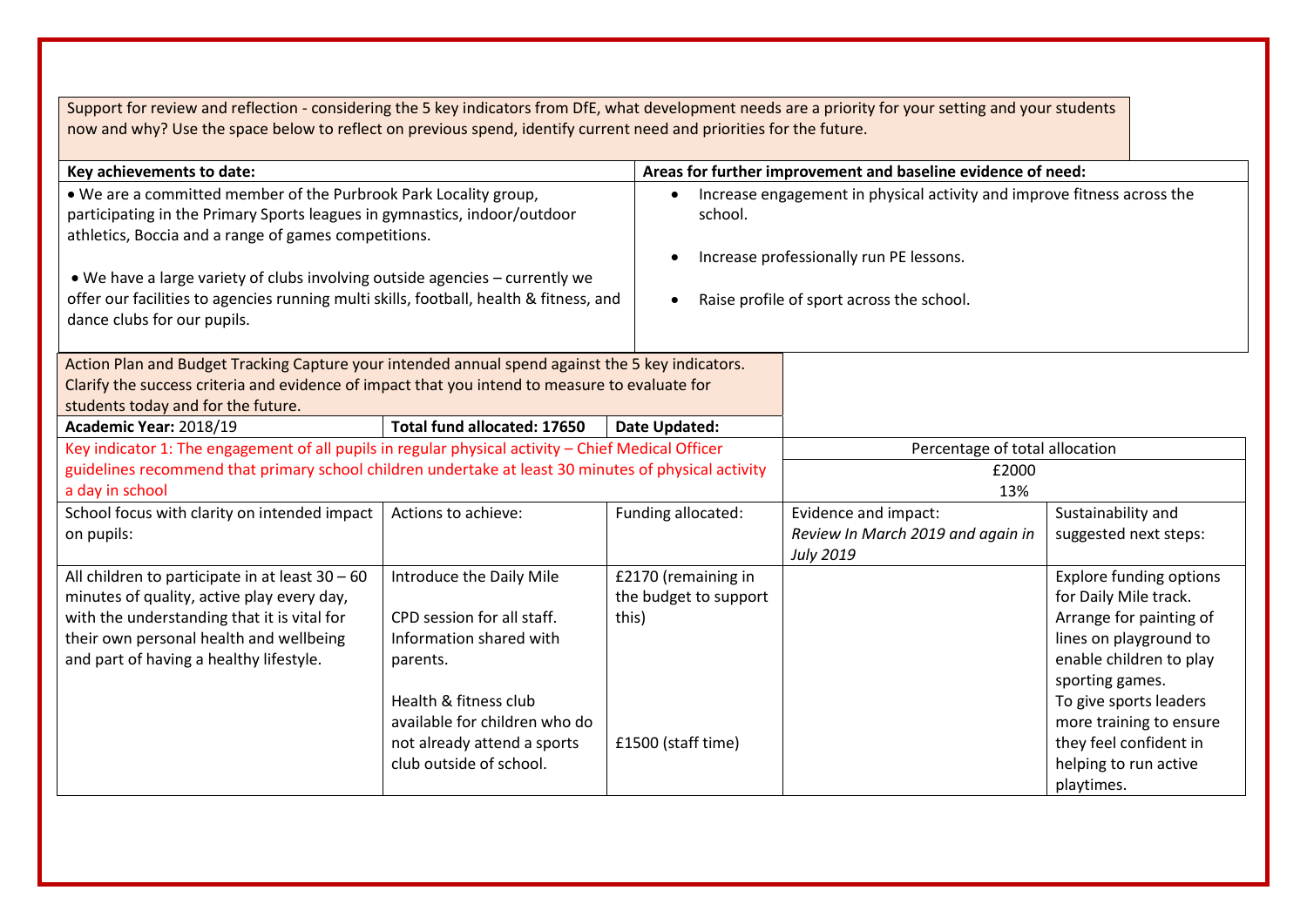| Purchase new equipment for<br>playground use.                                                                                                                            | £300 |  |
|--------------------------------------------------------------------------------------------------------------------------------------------------------------------------|------|--|
| PE coordinator to attend PE<br>CPD to learn about<br>developing the use of sports<br>funding, active lessons that<br>incorporate PE and sharing<br>resources with staff. | £200 |  |

| Key indicator 2: The profile of PE and sport being raised across the school as a tool for whole school |                               |                    | Percentage of total allocation    |                           |  |
|--------------------------------------------------------------------------------------------------------|-------------------------------|--------------------|-----------------------------------|---------------------------|--|
| improvement                                                                                            |                               |                    | £1400                             |                           |  |
|                                                                                                        |                               |                    | 8%                                |                           |  |
| School focus with clarity on intended impact                                                           | Actions to achieve:           | Funding allocated: | Evidence and impact:              | Sustainability and        |  |
| on pupils:                                                                                             |                               |                    | Review In March 2019 and again in | suggested next steps:     |  |
|                                                                                                        |                               |                    | <b>July 2019</b>                  |                           |  |
| The profile of PE and sport to be raised                                                               | Celebration assembly/create   | £200               |                                   | To give sports leaders    |  |
| across the school so that children can give                                                            | display to celebrate          |                    |                                   | more training to ensure   |  |
| themselves a personal sporting challenge                                                               | children's individual and     |                    |                                   | they feel confident in    |  |
| and are aware of how to live a healthy                                                                 | collaborative sporting        |                    |                                   | helping to run active     |  |
| active lifestyle                                                                                       | achievements from school or   |                    |                                   | playtimes.                |  |
|                                                                                                        | home. Awards and cups to be   |                    |                                   |                           |  |
|                                                                                                        | purchased                     |                    |                                   | To have a sports cup      |  |
|                                                                                                        |                               | £0                 |                                   | given out each week for a |  |
|                                                                                                        | Children to bring in sporting |                    |                                   | child to take home to     |  |
|                                                                                                        | achievements from home to     |                    |                                   | celebrate their sporting  |  |
|                                                                                                        | Friday assembly. E.g.         |                    |                                   | achievement (teachers to  |  |
|                                                                                                        | swimming badges, football     |                    |                                   | choose in staff meeting   |  |
|                                                                                                        | medals etc. Use social media  |                    |                                   | which child deserves it   |  |
|                                                                                                        | - twitter, facebook, school   |                    |                                   | based on evidence from    |  |
|                                                                                                        | website to promote PE.        |                    |                                   | PE lessons.)              |  |
|                                                                                                        |                               |                    |                                   |                           |  |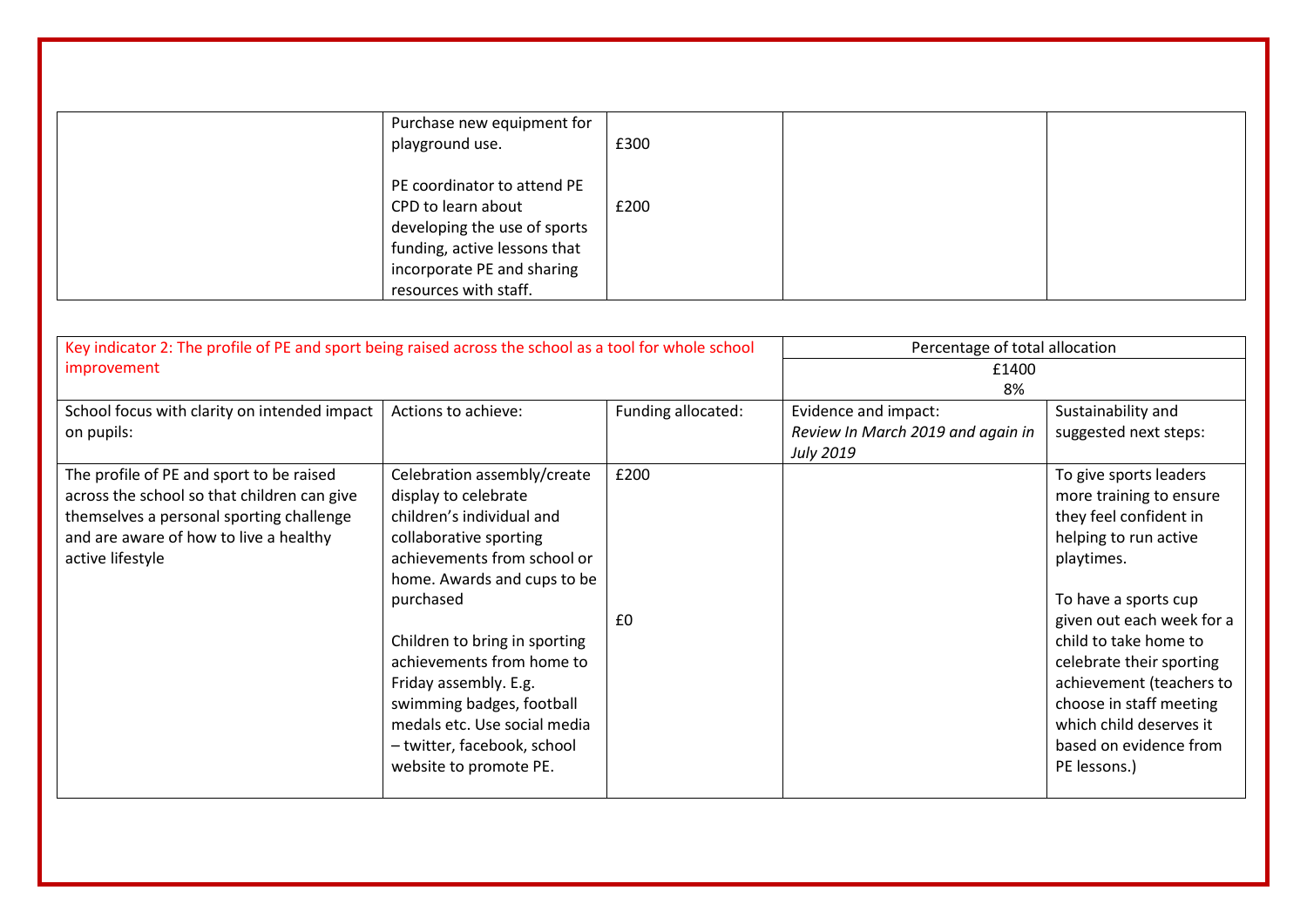| Invite providers of sports that | £500 (to cover visitor |  |
|---------------------------------|------------------------|--|
| are not usually accessed by     | charges and travel)    |  |
| the children into school to     |                        |  |
| extend their opportunities.     |                        |  |
|                                 |                        |  |
| Organise sports day(s) with     | £700 (external         |  |
| lesser known sports to          | providers and          |  |
| encourage children to try       | resources)             |  |
| new events.                     |                        |  |

| Key indicator 3: Increased confidence, knowledge and skills of all staff in teaching PE and sport |                                  | Percentage of total allocation |                      |                            |
|---------------------------------------------------------------------------------------------------|----------------------------------|--------------------------------|----------------------|----------------------------|
|                                                                                                   |                                  | £1590                          |                      |                            |
|                                                                                                   |                                  |                                | 9%                   |                            |
| School focus with clarity on intended impact                                                      | Actions to achieve:              | Funding allocated:             | Evidence and impact: | Sustainability and         |
| on pupils:                                                                                        |                                  |                                |                      | suggested next steps:      |
| Provide CPD opportunities for teachers in                                                         | Share Daily Active Maths with    |                                |                      | Create Sports coach role   |
| PE-related areas                                                                                  | staff.                           |                                |                      | who will focus on raising  |
|                                                                                                   |                                  |                                |                      | the profile of PE and      |
|                                                                                                   | New PE leader to work with       | $£516 - two mornings$          |                      | sports across the school   |
|                                                                                                   | expert PE providers to           | out of class supply            |                      | even more, deliver         |
|                                                                                                   | generate PE skills progression   | cover plus time with           |                      | effective CPD to staff and |
|                                                                                                   | document                         | <b>CM Sports leaders</b>       |                      | training and develop       |
|                                                                                                   |                                  |                                |                      | sports teams.              |
|                                                                                                   | Staff meetings to share PE       |                                |                      |                            |
|                                                                                                   | skills progression - Possible    | £300                           |                      | To ensure a clear skills   |
|                                                                                                   | training from specialist for all |                                |                      | progression from Year R    |
|                                                                                                   | staff for 6 sessions at two      |                                |                      | to 2. All staff will be    |
|                                                                                                   | hours                            | $£774 - three mornings$        |                      | confident they are         |
|                                                                                                   |                                  | or afternoons out of           |                      | teaching the correct PE    |
|                                                                                                   | Time offered by PE leader to     | class to support in PPA        |                      | skills.                    |
|                                                                                                   | upskill less confident           | or observe and                 |                      |                            |
|                                                                                                   |                                  | support teaching               |                      |                            |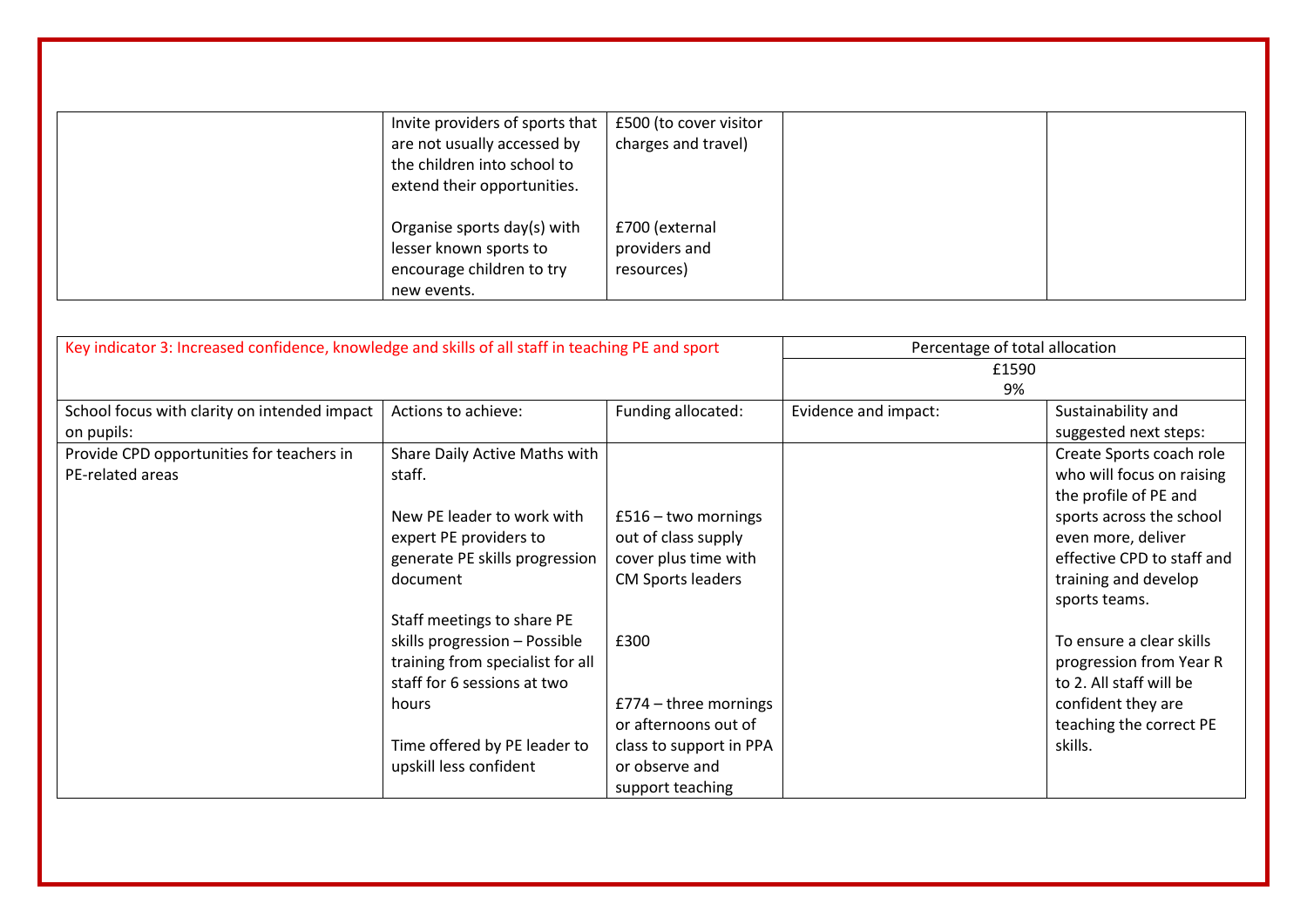|                                                                                                      | members of staff and support                                                                                                                                                        |                                      |                                |                                                                                                                              |
|------------------------------------------------------------------------------------------------------|-------------------------------------------------------------------------------------------------------------------------------------------------------------------------------------|--------------------------------------|--------------------------------|------------------------------------------------------------------------------------------------------------------------------|
|                                                                                                      | planning and teaching of PE                                                                                                                                                         |                                      |                                |                                                                                                                              |
|                                                                                                      |                                                                                                                                                                                     |                                      |                                |                                                                                                                              |
| Key indicator 4: Broader experience of a range of sports and activities offered to all pupils        |                                                                                                                                                                                     |                                      | Percentage of total allocation |                                                                                                                              |
|                                                                                                      |                                                                                                                                                                                     |                                      | £9880                          |                                                                                                                              |
|                                                                                                      |                                                                                                                                                                                     |                                      | 56%                            |                                                                                                                              |
| School focus with clarity on intended impact<br>on pupils:                                           | Actions to achieve:                                                                                                                                                                 | Funding allocated:                   | Evidence and impact:           | Sustainability and<br>suggested next steps:                                                                                  |
| Increase proportion of pupils participating in<br>extra-curricular activities around school<br>time. | Sports coaches to carry out<br>structured Physical sports<br>games 2x weekly during<br>lunch play.                                                                                  | £1900                                |                                | Continue to offer a wide<br>range of clubs to children<br>run by staff and outside<br>agencies.<br>Evaluate which children / |
|                                                                                                      | Sports coaches to plan<br>sustainable sessions based on<br>school equipment, using their<br>expert knowledge, that<br>teachers can keep and adapt<br>for own children in the future | £6840                                |                                | vulnerable groups<br>participate in extended<br>sports activities.                                                           |
|                                                                                                      | Further after school clubs<br>offered by in external<br>providers.                                                                                                                  | £1140 (payment to<br>club providers) |                                |                                                                                                                              |

| Key indicator 5: Increased participation in competitive sport      |  |                    | Percentage of total allocation |                       |
|--------------------------------------------------------------------|--|--------------------|--------------------------------|-----------------------|
|                                                                    |  |                    | £610                           |                       |
|                                                                    |  |                    | 3%                             |                       |
| School focus with clarity on intended impact   Actions to achieve: |  | Funding allocated: | Evidence and impact:           | Sustainability and    |
| on pupils:                                                         |  |                    |                                | suggested next steps: |